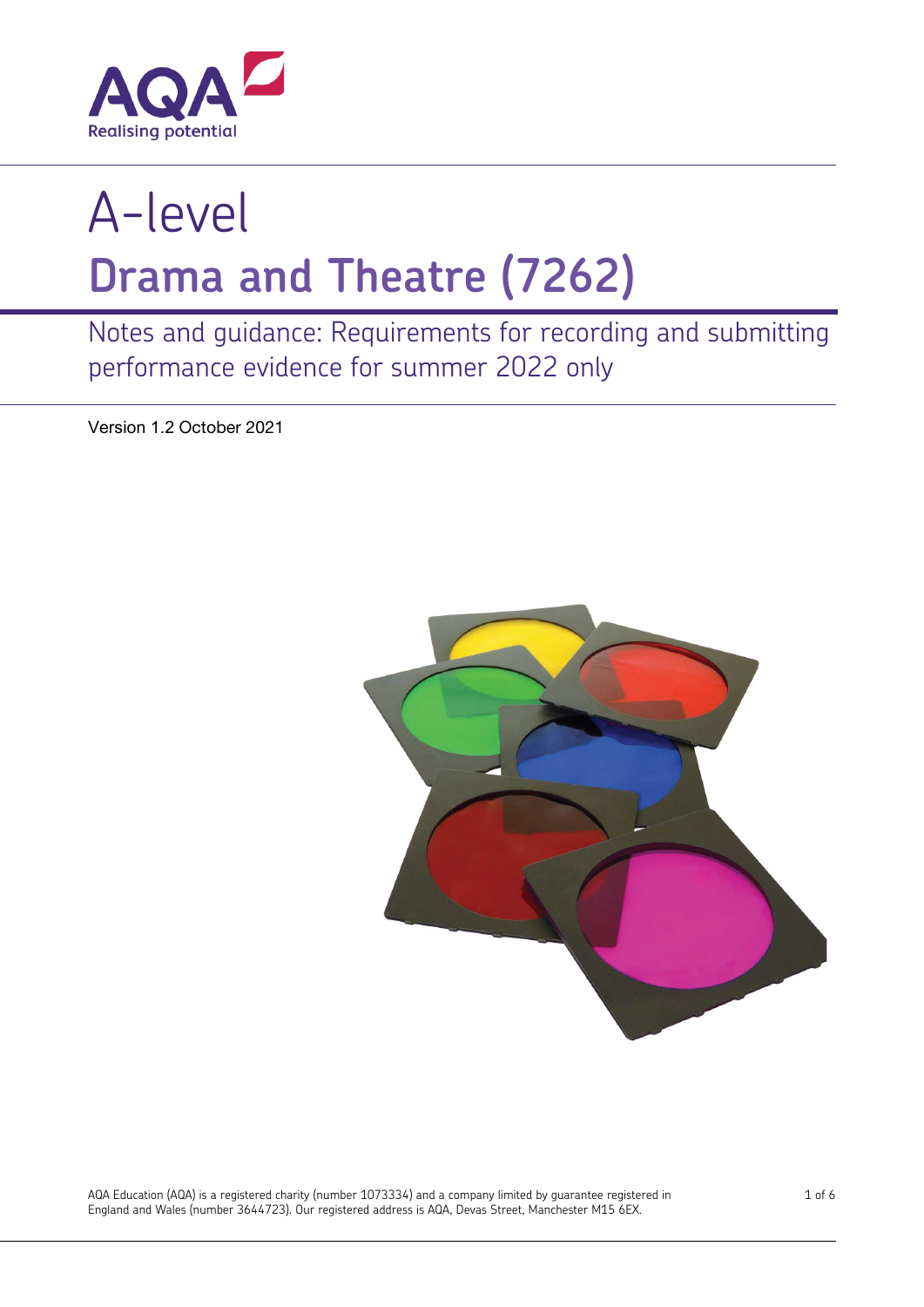

#### Introduction

Please read this document carefully so you'll be familiar with our requirements. If you have any questions, please contact us on 01483 556301 or email [drama@aqa.org.uk](mailto:drama@aqa.org.uk) as soon as possible.

## General guidance

You must film all assessed performances, capturing recordings in a supported digital file format. The preferred format for recordings is mp4 as this is the most widely supported format across media players. A full list of supported formats is provided later in this document.

Recordings should be saved onto USB.

Recordings must be made with a single camera. For end-on staging, the camera must always be in a fixed position from an audience perspective from start to finish. For other types of staging, such as in-the-round, traverse and promenade, you must ensure the students are fully visible on camera at all times.

The whole performance must be recorded and the recording must not be edited subsequently. Each saved file should contain only one performance. If this isn't possible due to public health restrictions, alternative evidence may be submitted this year. Please refer to: [Notes and guidance:](https://filestore.aqa.org.uk/resources/drama/AQA-7262-NG-NEA-2022.PDF)  [NEA for 2022 only \(aqa.org.uk\)](https://filestore.aqa.org.uk/resources/drama/AQA-7262-NG-NEA-2022.PDF) for full details.

For A-level Component 3, you must submit all recordings to AQA. Full guidance is provided at the end of this document.

For A-level Component 2, all recordings must be stored under secure conditions before submitting them to the moderator.

All media submissions must be password protected before sending these to your examiner. Further guidance on encryption can be found on our [website.](https://www.aqa.org.uk/exams-administration/coursework-controlled-assessment-nea/send-student-samples)

Please refer to the specification for full details of the assessment tasks and centre responsibilities for administering the tasks.

## Special considerations

To ensure special considerations can be applied, it's advisable to record **interim** work in case any student is injured or unwell at the time of the final assessment. Please also refer to AQA policy on special considerations on the AQA Special [consideration](https://www.aqa.org.uk/exams-administration/special-requirements/special-consideration) web page.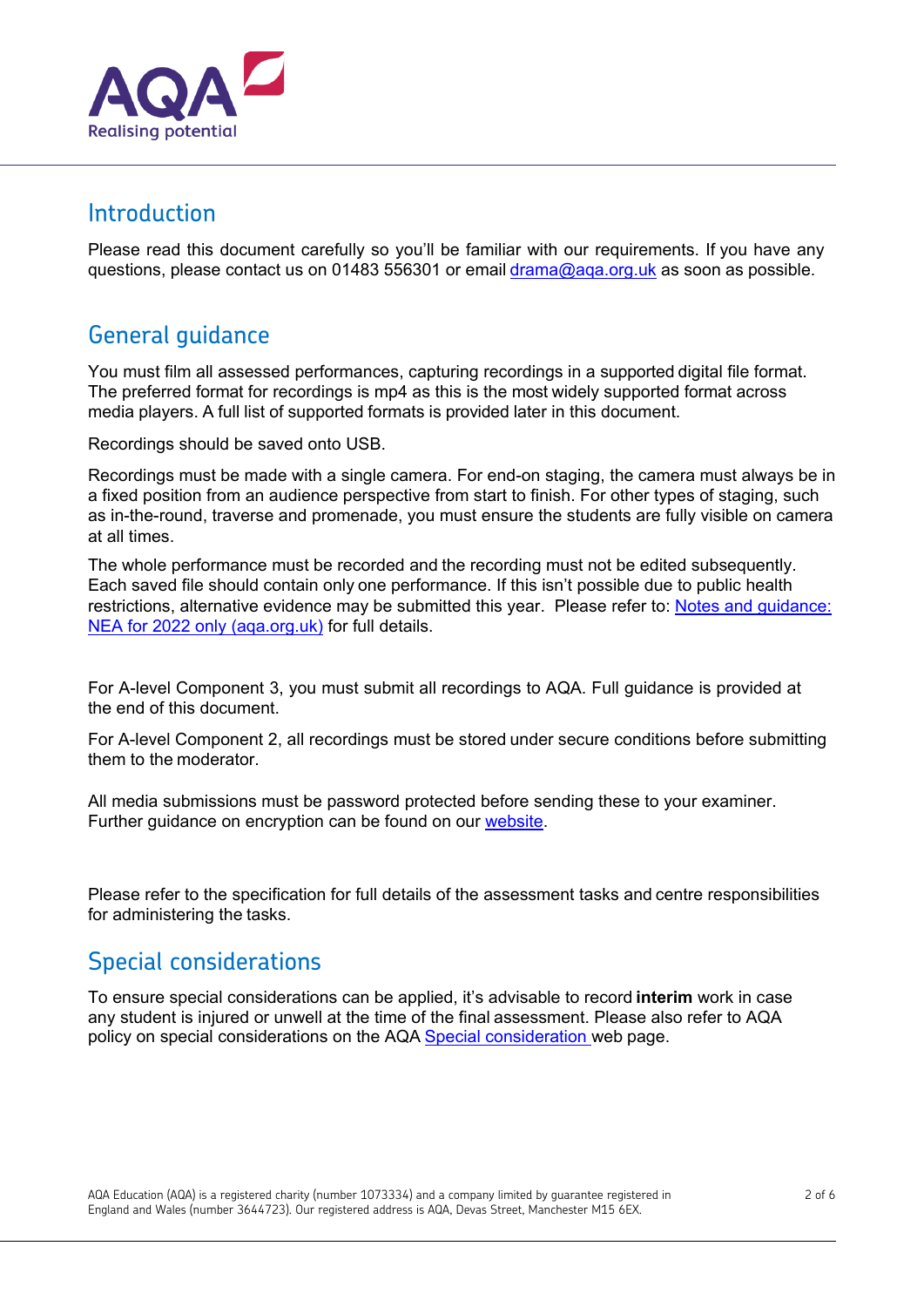

**This recording is assessment material and used for moderation/examination or marking/marking reviews**

## Before the performance

During the rehearsal process, be aware of where students are moving/standing to ensure that, when the performance is filmed, the camera-view will not be blocked at any point.

- Test the camera and any accessories, such as microphones, by recording a small piece of a rehearsal and playing it back. It's really important that the microphone is positioned to best record the voices of the performers and any sound design within the performance.
- Use a tripod to stabilise the camera and position it from an audience perspective, ensuring that the performance won't be obscured eg by the back of people's heads. The camera should not be hand held during the performances.
- Ensure the camera doesn't go automatically to auto-focus during the performance as this can cause blurring. Some lighting effects can cause this to happen, so make sure you've tested these on camera before the performance.
- Ensure that all of the performance space can be seen without any further refocusing (see also below).
- Ensure the performance space is well lit. Check that the intensity of these lights doesn't adversely affect the camera's ability to focus. Ideally, performances will take place under stage lighting, but, where stage lights aren't available, ensure that there's sufficient light to clearly see the performers' faces and any design elements.
- Ensure that the costumes worn by the performers differentiate between them sufficiently, and be aware that the performers must be easily seen against any background colouring.

## At the start of the performance

- Audience members need to be advised this is a formal examination.
- Each student must identify themselves at the start of the performance (with the cast in a line). They must be filmed in the costume/make-up/hair they'll be wearing for the performance. They should slowly and clearly say their name, their student number, their chosen specialism (performer, lighting designer, sound designer, set designer, costume designer, puppet designer, or director) and the character(s) that they'll be playing, where applicable.
- Each student must hold an A4 sheet in front of them with their name and student number clearly printed on it.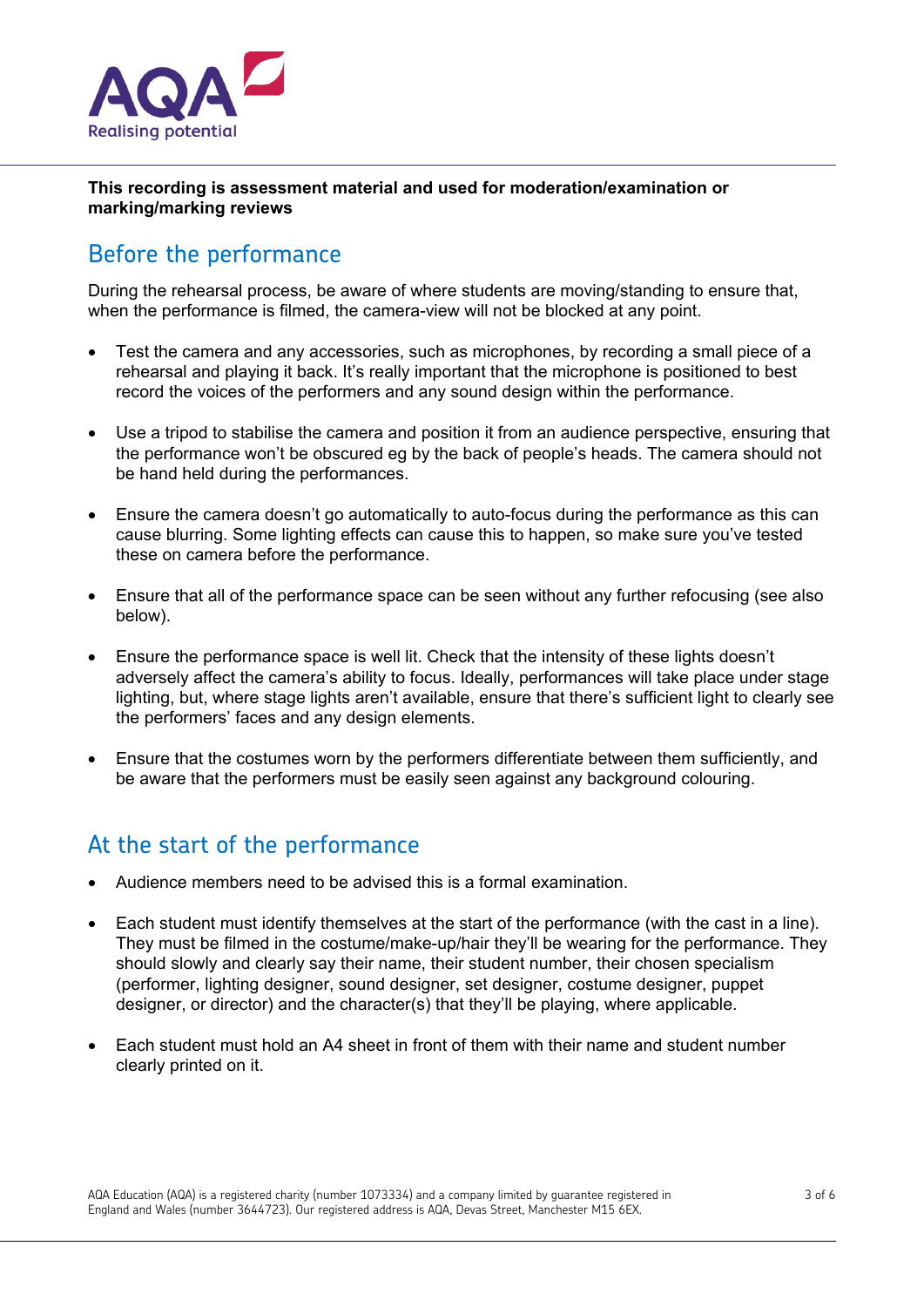

### During the performance

- For end-on staging, always film the performance in a fixed position from the audience perspective. End-on, thrust and proscenium arch staging configurations are all perfectly acceptable. If you have groups who intend to adopt other types of staging, such as in-theround, traverse and promenade, you must ensure the students are fully visible on camera at all times.
- Ensure that extraneous noise is kept to a minimum. It can adversely affect the performance and the concentration of the performers.
- During recording you should ensure that, as far as possible:
	- $\circ$  The full stage area is in view throughout
	- $\circ$  The camera is in a fixed position
	- $\circ$  The camera is close enough to capture facial expressions and gestures of performers (occasional zooming/panning is acceptable to allow this).

#### Design students

Where there are design students, all close ups of set, costume, puppets or other artefacts created for the performance should be filmed before the performance commences (and therefore be included at the beginning of the recording). The focus of this is on the work, so there must not be a commentary by the student.

## Video and audio recordings as part of written evidence for Component 2

Video and/or audio recordings may form part of a student's Portfolio/Working notebook. In this case, the video recordings must be submitted as separate files in one of the supported digital file formats. Audio recordings must be submitted as separate files in mp3 format. Filenames should include student name and number.

Students submitting a combination of video/audio and written evidence need to make it clear in the written work the points at which the moderator should refer to the video/audio material.

## Video recordings as an alternative to written evidence for Component 2

Video recordings may be used in place of written evidence for the Portfolio/Working notebook. In this case, the video recordings must be submitted in one of the supported digital file formats. Audio recordings must be submitted as digital files in mp3 format.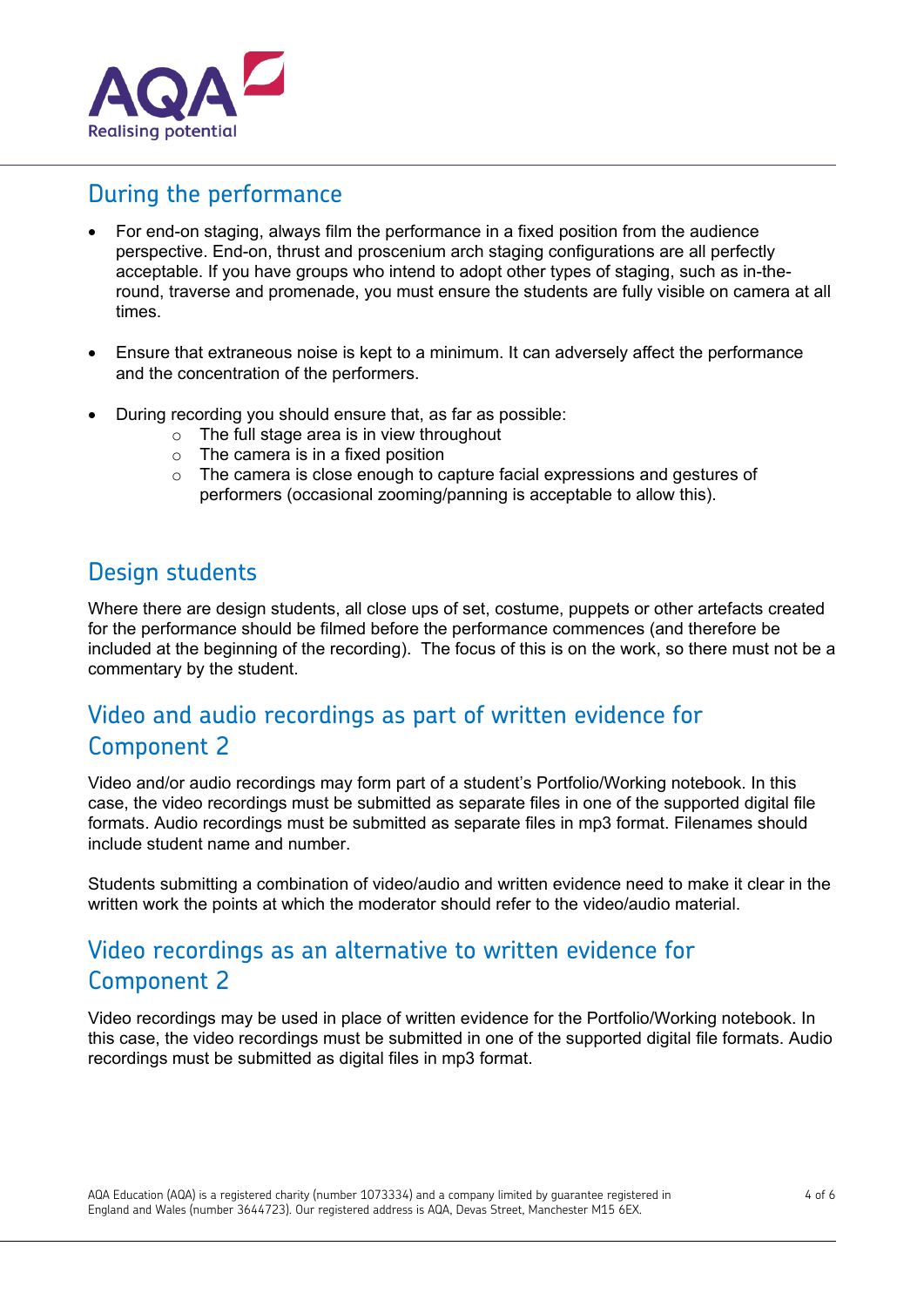

#### Formats and media

AQA can only accept work recorded in a supported digital file format. The preferred format for video recordings is mp4, as this is the most widely supported format across media players. However, recordings in wmv, mpeg/mpg, avi, asf and mov are also acceptable. The only acceptable format for audio recordings is mp3. Centres should check that recordings made by their devices are playable using Windows Media Player 12 to ensure that recordings will be playable by examiners and moderators.

It's important that recordings are of sufficient quality for examiners and moderators to identify students and assess their performance. However, centres should make efforts to avoid submitting excessively large files. Some possible ways of minimising file size are given below.

- Record high-definition video at a resolution of 720p (1280x720) rather than 1080p (1920x1080). A resolution of 720p will result in files less than half the size of 1080p, usually with no significant impact on quality.
- If your video recorder permits other quality settings to be changed in addition to the resolution, it's often possible to significantly reduce file sizes while not significantly impacting quality.
- If your video recorder provides more limited quality settings, it's often possible to significantly reduce the size of video files after recording with no significant impact on quality using free software such as HandBrake Such software will also be able to save the output in the preferred .mp4 format, even if the original recording was made in another format.

Typical file sizes for videos are 4 MB–90 MB per minute for HD resolution (720p) and 6 MB–130 MB per minute for Full HD resolution (1080p), depending on compression settings and the amount of movement in the scene.

When posting recordings to AQA, they will only be accepted on USB.

AQA will not accept work which has been recorded onto VHS cassette, DVD, Mini DV tapes or SD cards.

**Submitting recordings in an unsupported file format, or on an unsupported storage device, may mean that AQA is unable to mark students' work.**

## Changing format

If you've recorded work onto a format which is different to those described above, you'll need to transfer it to an acceptable format. There are a number of software packages that are able to do this, or you'll need to find an AV technician to transfer it to an acceptable format for you.

If a technician transfers the material, the final version must be thoroughly checked by the teacher to ensure that names of students are correct and whole performances have been recorded.